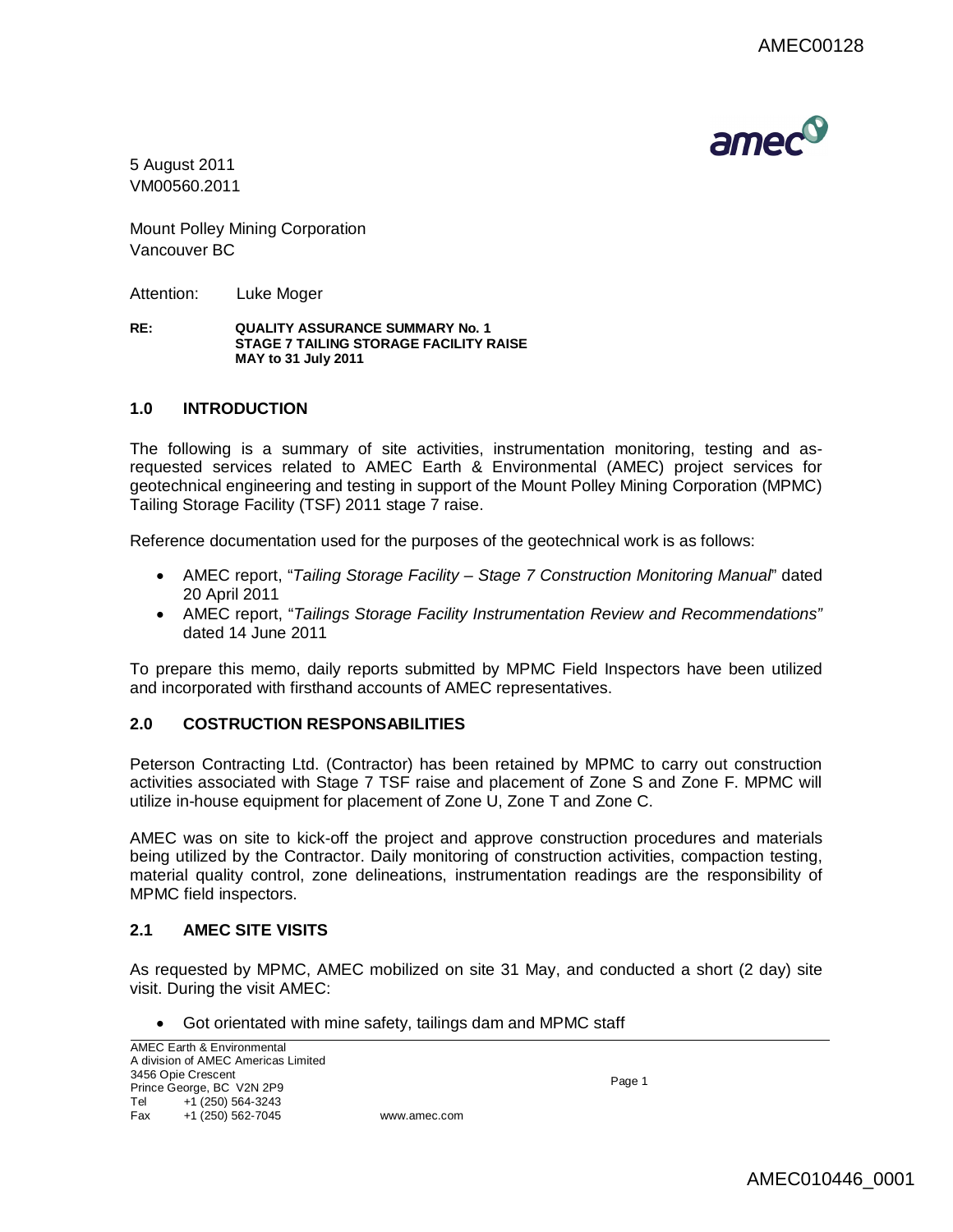

- Reviewed the Zone U preparations
- Collected material samples of Zone S and Zone F for further lab testing
- Discussed timing and construction approach with the Contractor
- Trained MPMC field inspector to conduct slope inclinometer measurements
- Test pits were carried out near the existing barge

AMEC mobilized again on site 13 June till 28 June, with weekends being offsite. During the visit AMEC:

- Established confidence with MPMC field inspectors
- Established confidence with MDI testing relative to Nuclear Densometer testing
- Review and monitor placement, compaction, and testing of Zone S and Zone T along the south dam to elevation of 958.6m
- Trained MPMC field inspector to collect Vibrating Wire Piezometer readings
- Collected material samples of Zone S, Zone T and Zone F
- AMEC Dam Engineer on record conducted a brief review of the dam
- Reviewed instrumentation placements and modified the instrumentation program to suite actual dam configuration

AMEC mobilized again on site 25 July till 28 July. During the visit AMEC

- Review and monitor placement, compaction, and testing of Zone S and Zone T along the south dam to elevation of 958.6m
- Established the location of boreholes for the instrumentation program to be conducted this year.
- AMEC Project Manager visited the site.
- Fixed and renamed piezometers along the main dam.

AMEC next site visit is scheduled for August  $19<sup>th</sup>$ . During which Construction procedures will be reviewed, renaming and verification of piezometers will be completed, abutment tie-ins will be reviewed and placed.

# **2.2 AMEC DESTOP REVIEW**

While AMEC is not present on site, AMEC reviews daily construction reports and associated files with regard to the construction and ongoing monitoring of the dam. In addition, as AMEC is taking over "Knight Piésold Consulting" (KP) as the Engineer of record and ongoing monitoring of instrumentation, data manipulation of the existing records was needed. Data associated with slope inclinometers (SI) has been organized and presented in Appendix A, data organization for vibratory wire piezometers (VW) is still ongoing.

# **3.0 CONSTRUCTION MONITORING**

Construction of the embankment by the Contractor began on 20 June 2011 with work being carried out on the south embankment. Due to the freeboard requirement a 0.6m raise was elected to be placed around the entire length of the embankment. On 26 July 2011 the contractor placed till core material around the entire embankment. The tie-in to the abutments at corner 5 and corner 4 will be completed directly by MPMC under AMEC supervision during the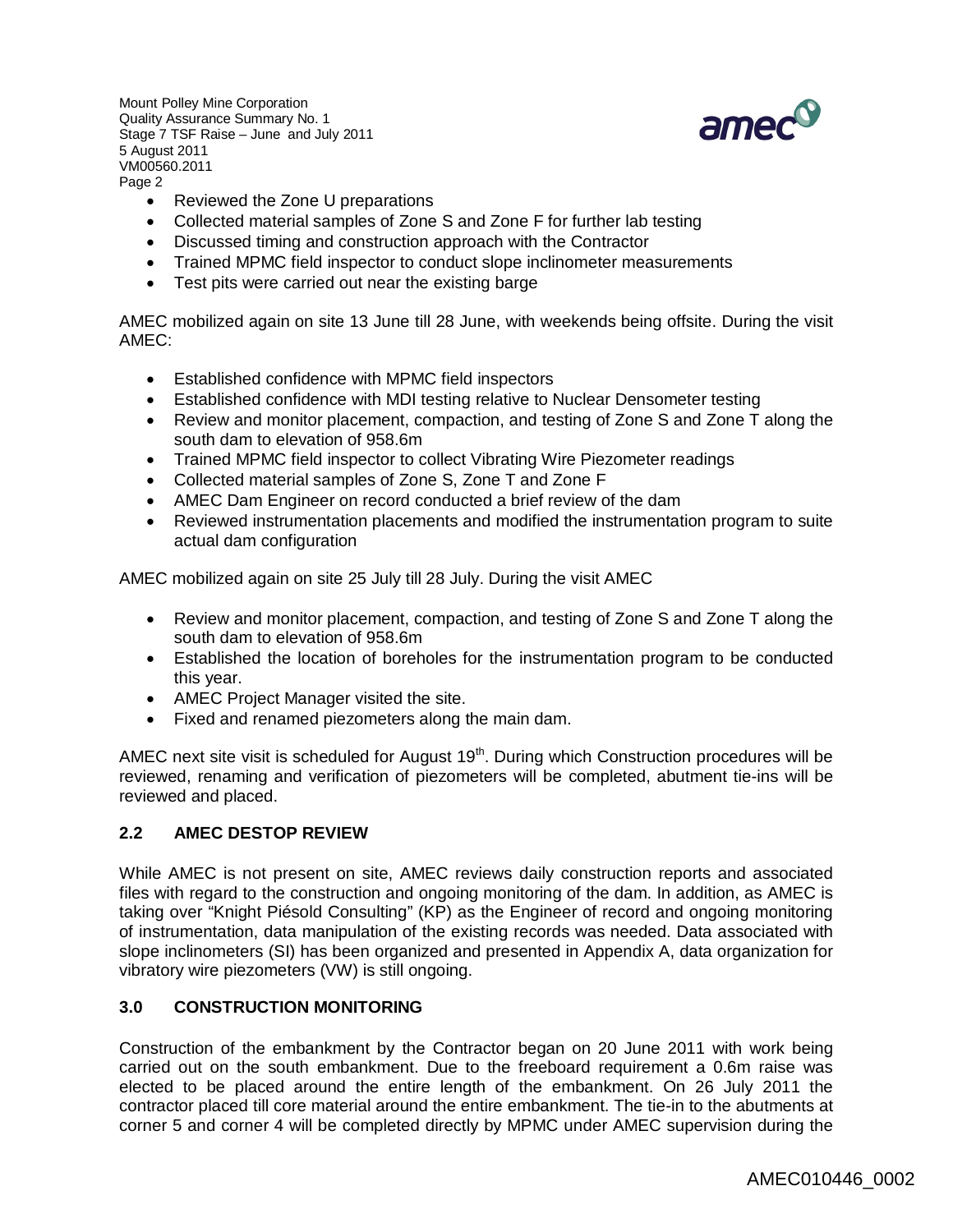

next site visit. Due to the wet conditions experienced in June and July construction progress has been relatively slow. Table 1, below summarizes to work completed up to August 1.

|           | Corner 5 to 1 |   |   |  | Corner 1 to 2 |  |   |              | Corner 2 to 3 |   |  |  | Corner 3 to 4 |  |  |  |
|-----------|---------------|---|---|--|---------------|--|---|--------------|---------------|---|--|--|---------------|--|--|--|
| Elevation | S             |   |   |  | S             |  |   | $\mathsf{C}$ | - S           | F |  |  |               |  |  |  |
| 958.6     | $\checkmark$  | v | v |  |               |  | ◡ |              | $\checkmark$  |   |  |  |               |  |  |  |
| 958.9     |               |   |   |  |               |  |   |              |               |   |  |  | W             |  |  |  |

### **Table 1: Material Placement**

X – Completed

W – In Progress

# **3.1 UPSTREAM FILL (ZONE U)**

Upstream fill is a responsibility of MPMC, consisting of sand cells, and selective Nag rock fill was utilized mainly along the Main Embankment where the placement of tailings cannot be achieved to the lack of head pressure currently utilized by the mine. The upstream fill was placed to the full extent of this years raise and interface between Zone U and Zone S has an approximate slope of 1H:1V. Access paths to the upstream side of the dam were left unfilled and are being filled in on as needed basis by MPMC utilizing selective Nag rock.

Prior to initialization of till core construction, the selective Nag rock fill was inspected along the interface; unacceptable sections (concentration of large boulders, without any fines) were identified and replaced by suitable selective material.

# **3.2 CORE TILL (ZONE S)**

Placement of core till is the responsibility of the Contractor. The Core Till is placed in the following matter:

- The existing core till material is scarified to approximately 1" below the existing grade utilizing a grader forks.
- The existing core till material is watered, if required.
- New core till material is placed using scrapers.
- New core till material is spread out to a minimum width of 5m, and a maximum loose lift thickness of 300mm using grader and/or bladed excavator.
- A 10 ton vibratory smooth drum compactor is utilized to compact the core till.
- Compaction testing is conducted at minimum every 150m, utilizing MDI apparatus, and if needed the area is re-compacted if the compaction is not achieved.

This process is repeated, and the following construction controls procedures were established to be utilized for the 2011 embankment raise:

- The first lift or the 3 lift series is staked at the toe of the lift utilizing 25m intervals. A ribbon is placed establishing 300mm elevation above the existing core till.
- The second lift is staked at the toe of the first lift utilizing 25m interval establishing 300mm elevation above the compacted first lift.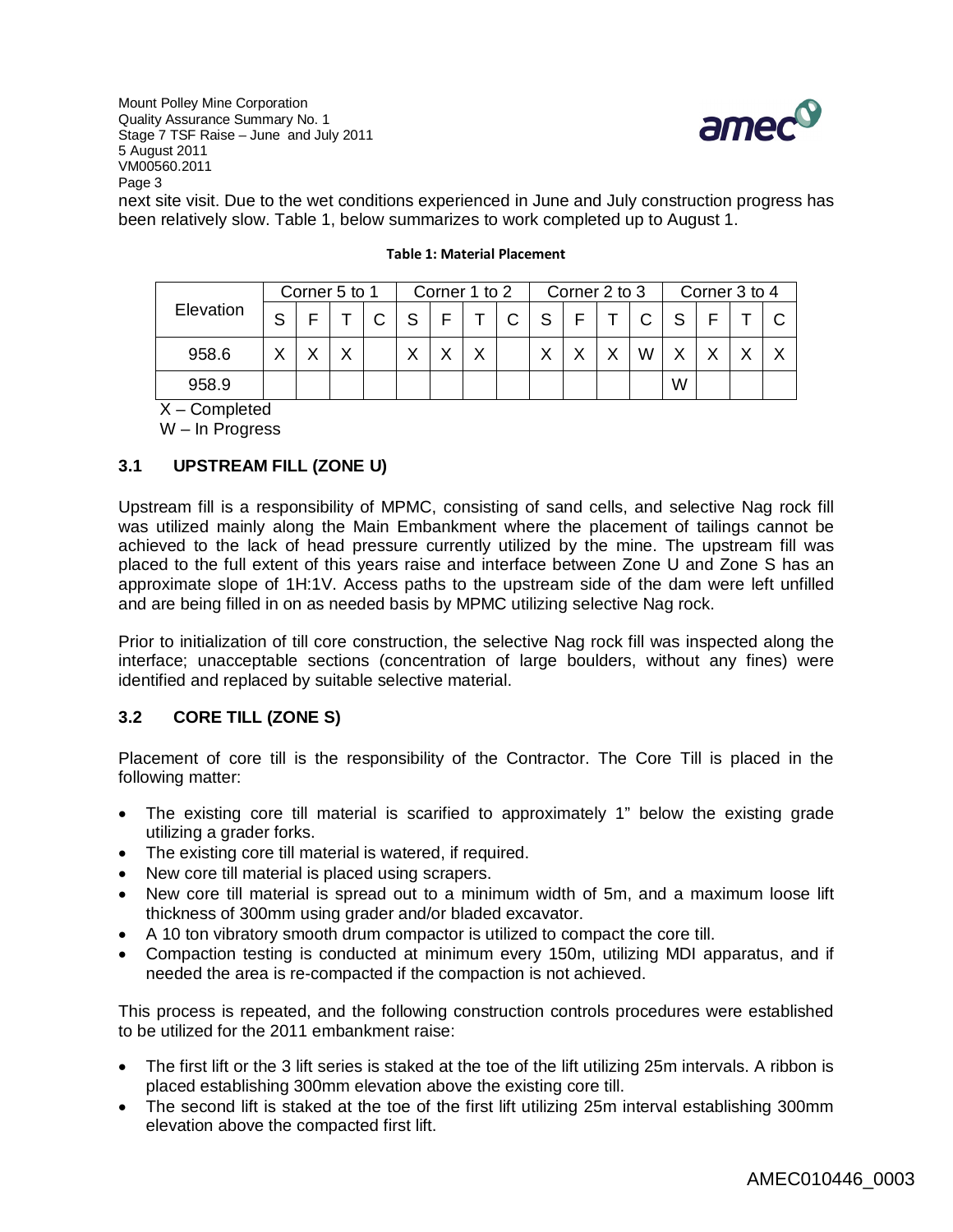

 The third lift is staked at the toe of the first lift utilizing 25m interval and establishing the lesser of a maximum 3 set lift thickness of 600mm or 300mm above second lift.

When the series is completed a continuous mark is established identifying the tow of the first lift, and if necessary and requested crest of the third lift. An excavator is utilized to cut the core till over build and expose the filter material for tie in.

**Gradation testing of the material is to be done every 4000 linear meters of material placed per lift (utilized 250 mm compacted lift thicknesses) per source. The results to date are presented in the** 

Table 2 below, while the graphical material gradations for all controlled units is presented in Appendix B.

| Sample ID                         |           | <b>Atterberg Limits</b> |                                |               | Particle Size Distribution<br>(%Retained) |                |             |                                | <b>Standard Proctor</b> | <b>MC</b>                   | Deviation                |        |                 |
|-----------------------------------|-----------|-------------------------|--------------------------------|---------------|-------------------------------------------|----------------|-------------|--------------------------------|-------------------------|-----------------------------|--------------------------|--------|-----------------|
|                                   | LL<br>(%) | PL<br>$(\%)$            | PI<br>(% )                     | Gravel<br>(%) | Sand<br>$(\% )$                           | Silt<br>$(\%)$ | Clay<br>(%) | UnCorr.<br><b>MAX</b><br>D. D. | UnCorr.<br>Opt. MC      | Corr<br><b>MAX</b><br>D. D. | Corr.<br>Opt.<br>МC      | $(\%)$ | from<br>Optimum |
| $S-01-11$                         |           |                         | ۰                              | 11            | 40                                        | 34             | 15          | ٠                              |                         |                             | $\overline{\phantom{a}}$ | 10.4   |                 |
| $S-02-11$                         | 26        | 13                      | 13                             | 19            | 34                                        | 33             | 14          | 1992                           | 11.5                    | 2029                        | 11                       | 10.8   | $-0.2$          |
| $S-03-11$                         | 25        | 13                      | 12                             | 17            | 34                                        | 35             | 14          | 2030                           | 10.5                    | 2056                        | 10                       | 11.7   | 1.7             |
| $S-04-11*$                        | 26        | 14                      | 12                             |               | 34                                        | 48             | 17          | 1967                           | 12                      | 1967                        | 12                       | 10.3   | $-1.7$          |
| $S-05-11*$                        |           |                         | -                              | 7             | 34                                        | 47             | 12          | ۰                              |                         |                             |                          |        |                 |
| $S-06-11$                         | 23        | 12                      | 11                             | 12            | 34                                        | 41             | 14          | 1988                           | 11.5                    | 2070                        | 10                       | 11.3   | 1.3             |
| <b>MEAN</b>                       | 25        | 13                      | 12                             | 15            | 34                                        | 34             | 14          | 1992                           | 11.5                    | 2056                        | 10                       | 11.05  | 1.3             |
| <b>MAXIMUM</b>                    | 26        | 13                      | 13                             | 19            | 40                                        | 41             | 15          | 2030                           | 11.5                    | 2070                        | 11                       | 11.7   | 1.7             |
| <b>MINIMUM</b><br>$\cdot$ $\cdot$ | 23        | 12                      | 11<br>$\overline{\phantom{0}}$ | 11            | 34                                        | 33             | 14          | 1988                           | 10.5                    | 2029                        | 10                       | 10.4   | $-0.2$          |

#### **Table 2: Zone S Material Testing Results**

\* ignored from the average (Test Pitting sample near Barge)

This procedure is to be repeated for the full extent of the 2011 construction.

# **3.3 FILTER (ZONE F)**

Placement of filer material is the responsibility of the Contractor. The filter placed in the following matter:

- Prior to placement of the filter the existing filter boundary is identified, cleaned, and marked.
- Dump trucks with a custom blade placed inside the box restricting the width of the dump are utilized for placement of filter material.
- A loader and grader are utilized to shape the filter material placed.
- The filter material is placed to approximate elevation of the core till with a minimum 1.8m horizontal width.
- MPMC embankment field monitor verified the top of the placed filter to ensure the minimum width of 1.8m is established.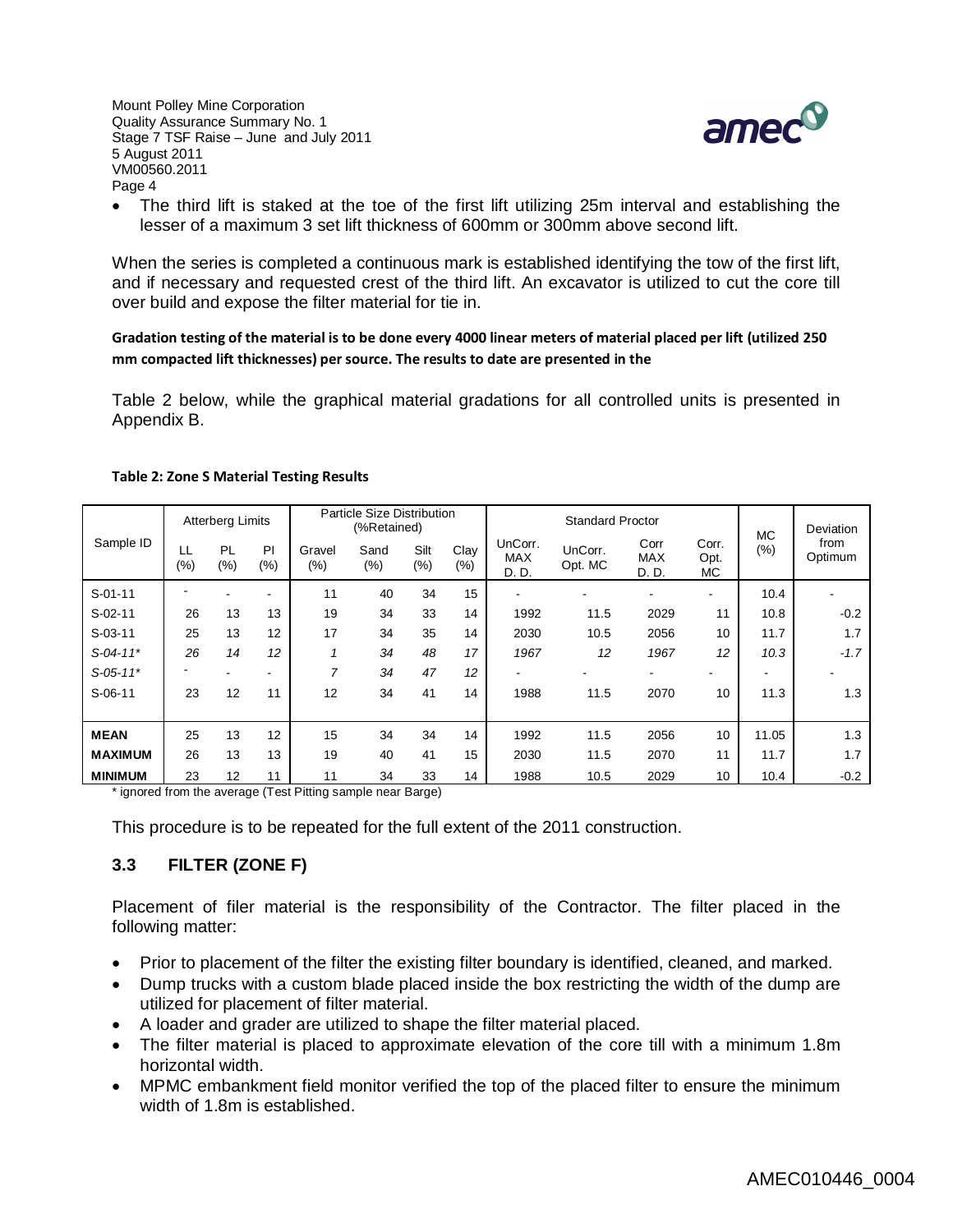

 A sample of the filter material is to be collected for gradation analysis every 1000 linear meters per stockpile. Gradation tests conducted and reported thus far are presented in Appendix B

This procedure is to be repeated for the full extent of the 2011 construction.

# **3.4 TRANSITION (ZONE T) AND GENERAL ROCK FILL (ZONE C)**

Placement of transition material and general rock fill is the responsibility of MPMC. The materials are placed in the following matter:

- If needed the existing transition and rock fill zones are scarified to ensure the material does not have a 'pavement' type appearance that would potentially impede vertical drainage.
- Transition material is placed by excavator, and care is taken to ensure concentration of large rocks is not present.
- The transition zone is placed to match placed filter lifts (0.6m lifts)
- The transition zone is visually inspected to ensure the minimum width of 1.8m is achieved.
- After the transition zone is verified general rock fill is placed utilizing a dozer. Rock fill is placed to math transition lifts (0.6m lifts)

See Appendix B for material gradations conducted and presented to date.

# **4.0 INSTRUMENTATION MONITORING**

# **4.1 SLOPE INCLINOMETERS**

Inclinometer readings are collected on a biweekly basis by MPMC. Cumulative plots and time displacement plots are shown for the 4 working inclinometers (SI01-02, SI06-01, SI06-02, and SI06-03) and for theirs relative axis (A-axis and B-axis) in Appendix A.

SI01-02 indicates slight perpendicular (A-axis) total creep of 10mm to the main embankment since 15 September 2007 at a rate of roughly 2.5mm in a year. The parallel (B-axis) shows a slight total creep movement of 4mm at a rate of about 1mm per year.

SI06-01 and SI06-02 show minor fluctuations in data due to reading errors, and do not soany movement.

SI06-03 indicates slight perpendicular (A-axis) total creep of 5mm to the main embankment since 5 August 2006 at a rate of roughly 1mm in a year. The parallel (B-axis) shows no creep, however an unusual readings was recorded during the July  $29<sup>th</sup>$  reading. This reading indicates a movement of approximately 20 mm in 2 weeks; however as no evidence of an existing failure plain and a high verification variance was observed during the recording of this inclinometer data set, this is most likely due to a reading error. This will be verified and addressed if needed immediately during the next scheduled reading which is to be collected on August 10<sup>th</sup>.

The movements observed in the inclinometers are minor and are of no immediate concern. However regular monitoring should be conducted during construction and off season, to ensure the movement is not increasing.